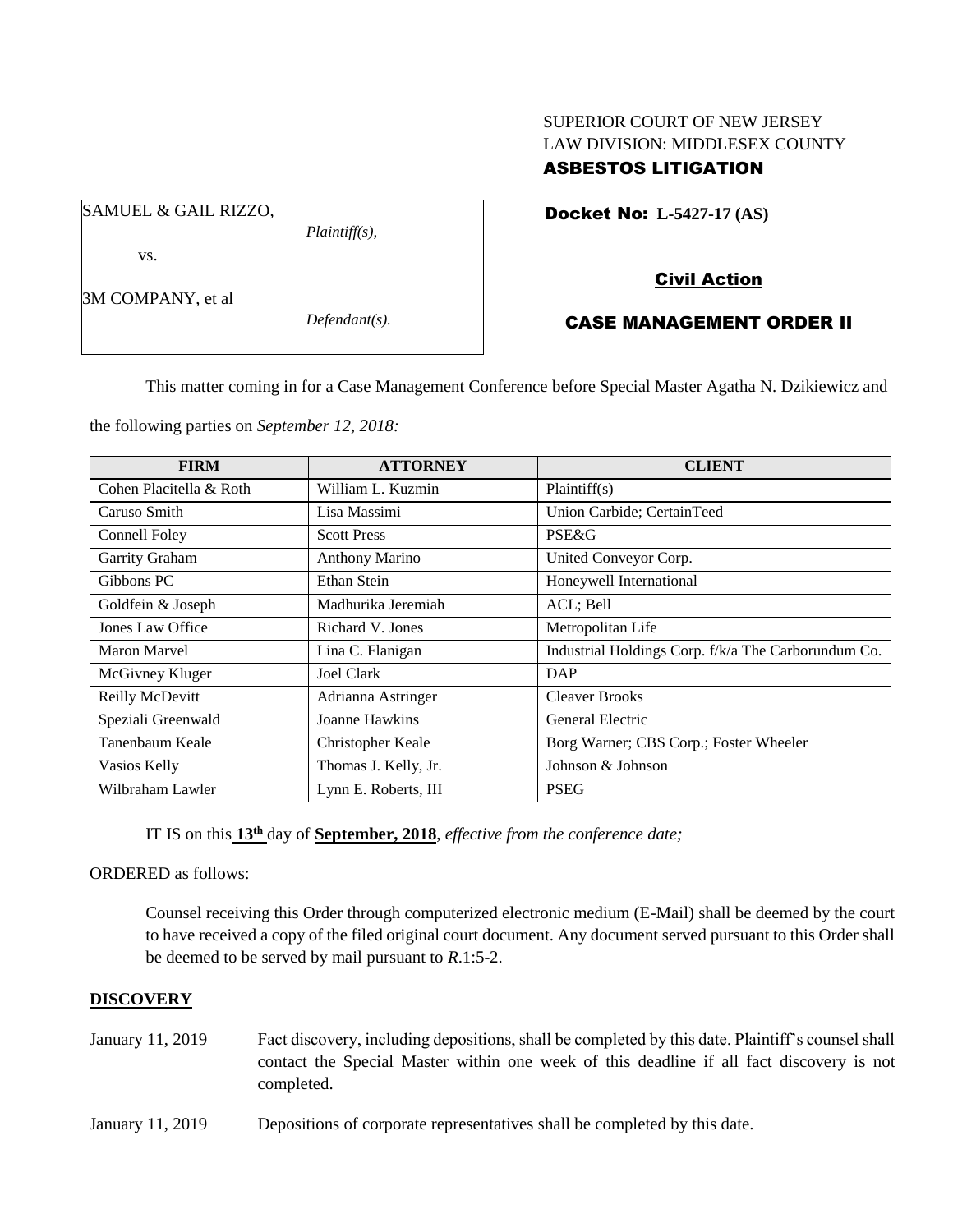## **EARLY SETTLEMENT**

March 15, 2019 Settlement demands shall be served on all counsel and the Special Master by this date.

### **SUMMARY JUDGMENT MOTION PRACTICE**

- March 15, 2019 Plaintiff's counsel shall advise, in writing, of intent not to oppose motions by this date.
- March 29, 2019 Summary judgment motions shall be filed no later than this date.
- April 26, 2019 Last return date for summary judgment motions.

### **MEDICAL DEFENSE**

| March 11, 2019 | Plaintiff shall serve medical expert reports by this date.                                                                                                                                                                                               |
|----------------|----------------------------------------------------------------------------------------------------------------------------------------------------------------------------------------------------------------------------------------------------------|
| March 11, 2019 | Upon request by defense counsel, plaintiff is to arrange for the transfer of pathology specimens<br>and x-rays, if any, by this date.                                                                                                                    |
| May 31, 2019   | Defendants shall identify its medical experts and serve medical reports, if any, by this date. In<br>addition, defendants shall notify plaintiff's counsel (as well as all counsel of record) of a<br>joinder in an expert medical defense by this date. |

### **LIABILITY EXPERT REPORTS**

| March 11, 2019 | Plaintiff shall identify its liability experts and serve liability expert reports or a certified expert |
|----------------|---------------------------------------------------------------------------------------------------------|
|                | statement by this date or waive any opportunity to rely on liability expert testimony.                  |

May 31, 2019 Defendants shall identify its liability experts and serve liability expert reports, if any, by this date or waive any opportunity to rely on liability expert testimony.

## **EXPERT DEPOSITIONS**

June 28, 2019 Expert depositions shall be completed by this date. To the extent that plaintiff and defendant generic experts have been deposed before, the parties seeking that deposition in this case must file an application before the Special Master and demonstrate the necessity for that deposition. To the extent possible, documents requested in a deposition notice directed to an expert shall be produced three days in advance of the expert deposition. The expert shall not be required to produce documents that are readily accessible in the public domain.

### **PRE-TRIAL AND TRIAL**

| December 11, 2018             | The settlement conference previously scheduled on this date is <b>cancelled</b> .                                                                                                                                                                                                                                                              |
|-------------------------------|------------------------------------------------------------------------------------------------------------------------------------------------------------------------------------------------------------------------------------------------------------------------------------------------------------------------------------------------|
| June 5, 2019 $\omega$ 10:00am | Settlement conference. All defense counsel shall appear with authority to negotiate<br>settlement and have a representative authorized to negotiate settlement available by<br>phone. Any request to be excused from the settlement conference shall be made to<br>the Special Master no later than 4:00pm of the day prior to the conference. |
| July 22, 2019                 | Pretrial Information Exchange submissions due.                                                                                                                                                                                                                                                                                                 |

 $\_$  ,  $\_$  ,  $\_$  ,  $\_$  ,  $\_$  ,  $\_$  ,  $\_$  ,  $\_$  ,  $\_$  ,  $\_$  ,  $\_$  ,  $\_$  ,  $\_$  ,  $\_$  ,  $\_$  ,  $\_$  ,  $\_$  ,  $\_$  ,  $\_$  ,  $\_$  ,  $\_$  ,  $\_$  ,  $\_$  ,  $\_$  ,  $\_$  ,  $\_$  ,  $\_$  ,  $\_$  ,  $\_$  ,  $\_$  ,  $\_$  ,  $\_$  ,  $\_$  ,  $\_$  ,  $\_$  ,  $\_$  ,  $\_$  ,